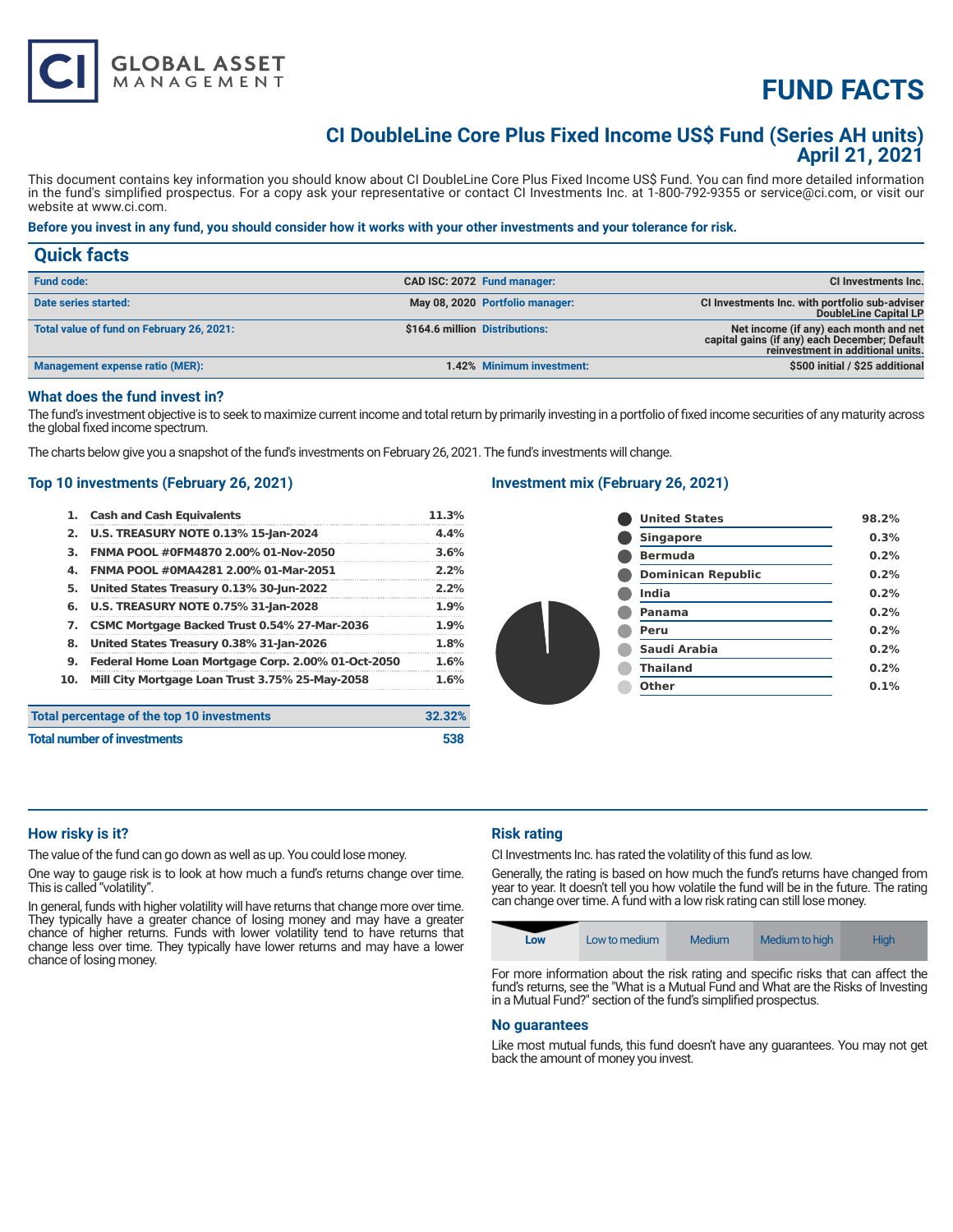# **CI DoubleLine Core Plus Fixed Income US\$ Fund (Series AH units)**

# **How has the fund performed?**

This section tells you how Series AH securities of the fund have performed since inception. Returns are after expenses have been deducted. These expenses reduce the fund's returns.

#### **Year-by-year returns**

Because Series AH has been distributing under a simplified prospectus for less than one calendar year, there is no data available for this section.

#### **Best and worst 3-month returns**

Because Series AH has been distributing under a simplified prospectus for less than one calendar year, there is no data available for this section.

#### **Average return**

Because Series AH has been distributing under a simplified prospectus for less than twelve consecutive months, there is no data available for this section.

# **Who is this fund for?**

#### **This fund may be suitable for you if you:**

- are seeking to diversify your fixed income holdings<br>• are seeking a combination of income and growth
- are seeking a combination of income and growth<br>• are investing for the medium and/or long term
- are investing for the medium and/or long term
- can tolerate low risk

#### **A word about tax**

In general, you'll have to pay income tax on any money you make on a fund. How much you pay depends on the tax laws of where you live and whether you hold the fund in a registered plan, such as a Registered Retirement Savings Plan or a Tax-Free Savings Account.

Keep in mind that if you hold your fund in a non-registered account, fund distributions are included in your taxable income, whether you get them in cash or have them reinvested.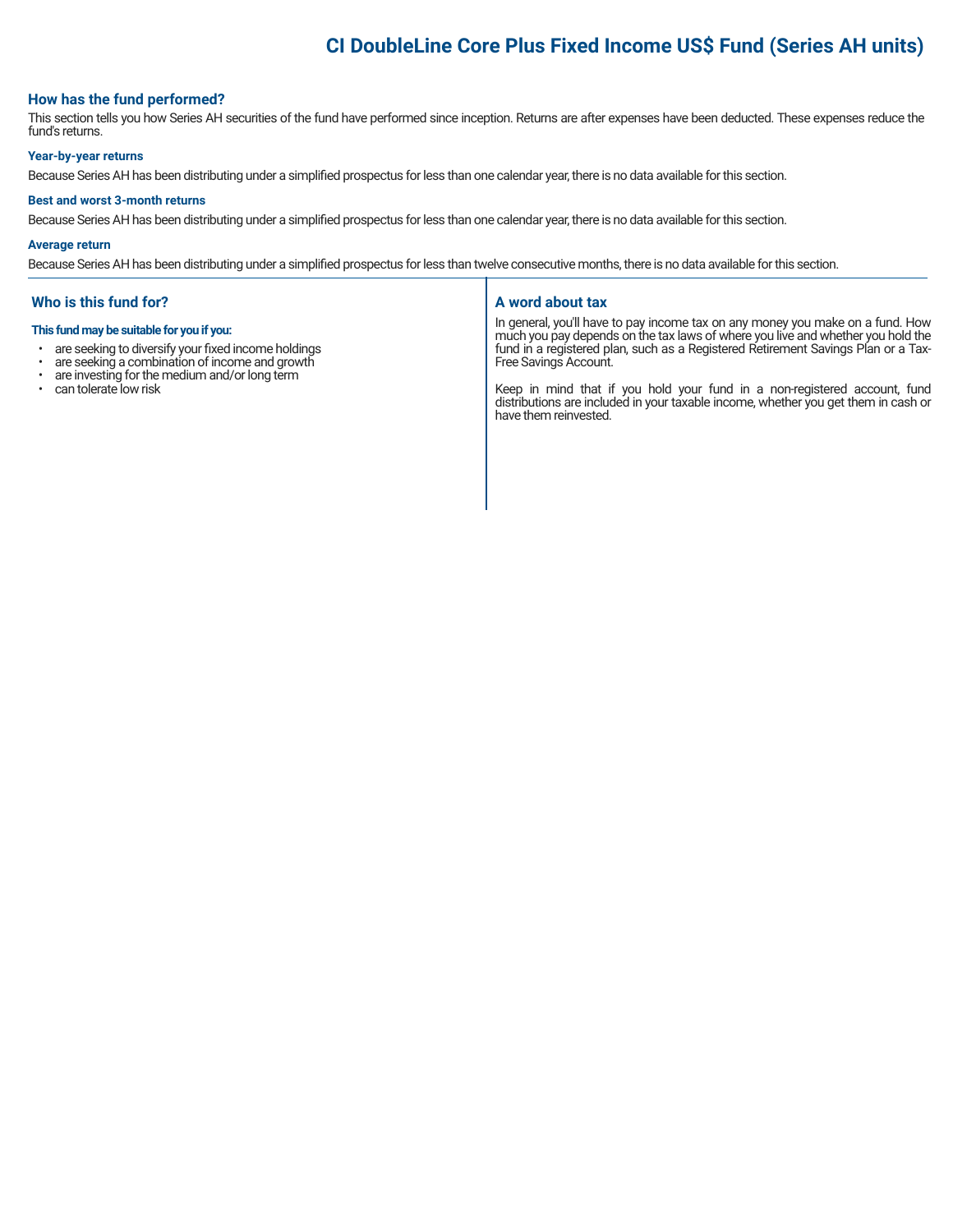# **CI DoubleLine Core Plus Fixed Income US\$ Fund (Series AH units)**

# **How much does it cost?**

The following tables show the fees and expenses you could pay to buy, own and sell Series AH securities of the fund. The fees and expenses — including any commissions — can vary among series of a fund and among funds. Higher commissions can influence representatives to recommend one investment over another. Ask about other funds and investments that may be suitable for you at a lower cost.

#### **1. Sales charges**

You may have to choose a sales charge option when you buy Series AH securities of the fund. Ask about pros and cons of each option.

| What you pay                           |                                                  | <b>How it works</b>                                                                                                                                                                                                                                                                   |  |  |
|----------------------------------------|--------------------------------------------------|---------------------------------------------------------------------------------------------------------------------------------------------------------------------------------------------------------------------------------------------------------------------------------------|--|--|
| in percent $(\%)$                      | in dollars<br>$($ \$)                            |                                                                                                                                                                                                                                                                                       |  |  |
| Initial sales charge                   |                                                  |                                                                                                                                                                                                                                                                                       |  |  |
| 0 to 5.0% of the amount you buy        | \$0 to \$50.00<br>on every<br>\$1,000 you<br>pay | You and your representative decide on the rate.<br>The initial sales charge is deducted from the amount you buy. It goes to your representative's firm as a commission.                                                                                                               |  |  |
| <b>Standard deferred sales charges</b> |                                                  |                                                                                                                                                                                                                                                                                       |  |  |
| If you sell within:                    | \$0 to \$55.00<br>on every<br>$$1,000$ of        | The standard deferred sales charge is a set rate and is deducted from the amount you sell based on the initial cost and<br>number of those securities.<br>When you buy the fund, we pay your representative's firm a commission of 5%. Any standard deferred sales charge you pay     |  |  |
| 5.5%<br>1 year of buying               | original cost<br>you sell                        | when you sell the fund goes to us.                                                                                                                                                                                                                                                    |  |  |
| 5.0%<br>2 years of buying              |                                                  | You can sell up to 10% of your securities each year without paying a standard deferred sales charge subject to certain<br>restrictions ("10% free redemption right"). Your 10% free redemption right is reduced by the equivalent number of securities                                |  |  |
| 5.0%<br>3 years of buying              |                                                  | you would have received if you had reinvested any cash distributions you received during the calendar year. If you exercised<br>your 10% redemption right and redeem your securities before the standard deferred sales charge schedule has expired, your                             |  |  |
| 4.0%<br>4 years of buying              |                                                  | standard deferred sales charge on a full redemption would be the same as if you had not redeemed securities under your<br>10% free redemption right.                                                                                                                                  |  |  |
| 4.0%<br>5 years of buying              |                                                  | If you hold the fund in a non-registered account, if applicable, you can ask to receive cash distributions which are not<br>$\bullet$<br>subject to standard deferred sales charges.                                                                                                  |  |  |
| 3.0%<br>6 years of buying              |                                                  | You can switch between standard deferred sales charge funds at any time without paving this sales charge. The standard                                                                                                                                                                |  |  |
| 2.0%<br>7 years of buying              |                                                  | deferred sales charge schedule will be based on the date you bought securities of the first fund and the rates and duration<br>of such schedule shall continue to apply.                                                                                                              |  |  |
| 0.0%<br>After 7 years                  |                                                  | Your securities will be converted into the initial sales charge option after the expiry of the standard deferred sales charge<br>schedule if you qualify for CI Prestige (and if available for your securities) and such securities will participate in CI Prestige.                  |  |  |
|                                        |                                                  |                                                                                                                                                                                                                                                                                       |  |  |
| Intermediate deferred sales charges    |                                                  |                                                                                                                                                                                                                                                                                       |  |  |
| If you sell within:                    | \$0 to \$55.00<br>on every<br>\$1.000 of         | The intermediate deferred sales charge is a set rate and is deducted from the amount you sell based on the initial cost and<br>number of those securities.<br>When you buy the fund, we pay your representative's firm a commission of 4%. Any intermediate deferred sales charge you |  |  |
| 5.5%<br>1 year of buying               | original cost                                    | pay when you sell the fund goes to us.<br>You can sell up to 10% of your securities each year without paying an intermediate deferred sales charge subject to certain                                                                                                                 |  |  |
| 5.0%<br>2 years of buying              | you sell                                         | restrictions. Your 10% free redemption right is reduced by the equivalent number of securities you would have received if                                                                                                                                                             |  |  |
| 4.5%<br>3 years of buying              |                                                  | you had reinvested any cash distributions you received during the calendar year. If you exercised your 10% redemption right<br>and redeem your securities before the intermediate deferred sales charge schedule has expired, your intermediate deferred                              |  |  |
| 4.0%<br>4 years of buying              |                                                  | sales charge on a full redemption would be the same as if you had not redeemed securities under your 10% free redemption<br>right.                                                                                                                                                    |  |  |
| 3.5%<br>5 years of buying              |                                                  | If you hold the fund in a non-registered account, if applicable, you can ask to receive cash distributions which are not<br>subject to intermediate deferred sales charges.                                                                                                           |  |  |
| 3.0%<br>6 years of buying              |                                                  | You can switch between intermediate deferred sales charge funds at any time without paying this sales charge. The                                                                                                                                                                     |  |  |
| 1.5%<br>7 years of buying              |                                                  | intermediate deferred sales charge schedule will be based on the date you bought securities of the first fund and the rates<br>and duration of such schedule shall continue to apply.                                                                                                 |  |  |
| 0.0%<br>After 7 years                  |                                                  | Your securities will be converted into the initial sales charge option after the expiry of the intermediate deferred sales<br>charge schedule if you qualify for CI Prestige (and if available for your securities) and such securities will participate in CI                        |  |  |
|                                        |                                                  | Prestige.                                                                                                                                                                                                                                                                             |  |  |
| Low-load sales charges                 |                                                  |                                                                                                                                                                                                                                                                                       |  |  |
| If you sell within:                    | \$0 to \$30.00<br>on every<br>$$1,000$ of        | The low-load sales charge is a set rate and is deducted from the amount you sell based on the initial cost and number of<br>those securities.<br>When you buy the fund, we pay your representative's firm a commission of up to 2.5%. Any low-load sales charge you pay               |  |  |
| 3.0%<br>1 year of buying               | original cost                                    | when you sell the fund goes to us.                                                                                                                                                                                                                                                    |  |  |
| 2.5%<br>2 years of buying              | you sell                                         | If you hold the fund in a non-registered account, if applicable, you can ask to receive cash distributions which are not<br>subject to low-load sales charges.                                                                                                                        |  |  |
| 2.0%<br>3 years of buying              |                                                  | You can switch between low-load sales charge funds at any time without paying this sales charge. The low-load sales<br>charge schedule will be based on the date you bought securities of the first fund and the rates and duration of such                                           |  |  |
| 0.0%<br>After 3 years                  |                                                  | schedule shall continue to apply.<br>Your securities will be converted into the initial sales charge option after the expiry of the low-load sales charge schedule if                                                                                                                 |  |  |
|                                        |                                                  | you qualify for CI Prestige (and if available for your securities) and such securities will participate in CI Prestige.                                                                                                                                                               |  |  |